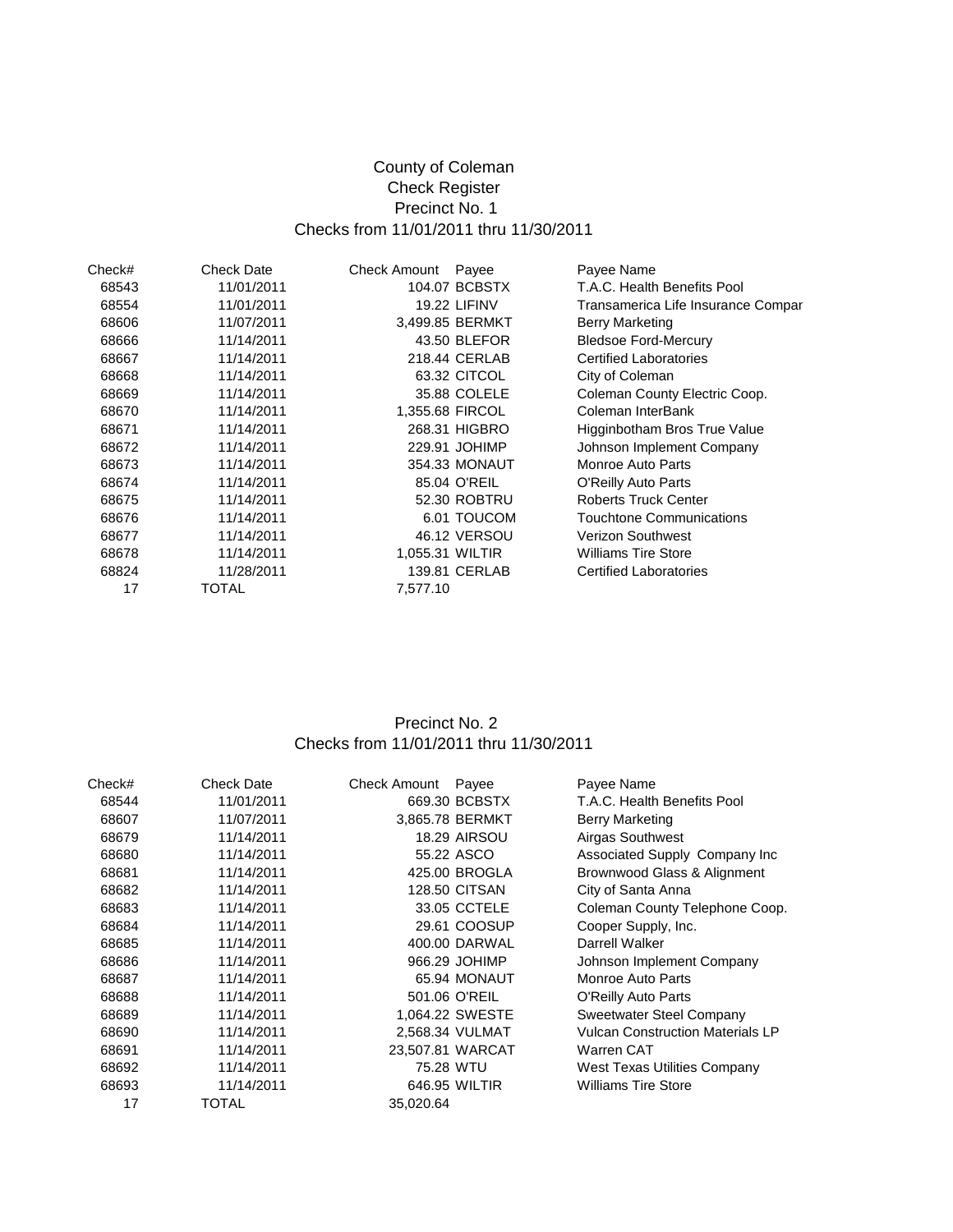## Precinct No. 3 Checks from 11/01/2011 thru 11/30/2011

| 201.32 BCBSTX<br>T.A.C. Health Benefits Pool<br>68545<br>11/01/2011<br>68550<br>11/01/2011<br>38.46 GUARDI<br>Guardian - Appleton<br>68694<br>11/14/2011<br>32.52 COLELE<br>Coleman County Electric Coop.<br>46.93 COLWAT<br>68695<br>11/14/2011<br><b>Coleman County Special Utility Dist</b><br>Coleman County Telephone Coop.<br>11/14/2011<br>21.26 CCTELE<br>68696<br>68697<br>11/14/2011<br>1,936.68 FIRCOL<br>Coleman InterBank<br>680.00 JERALL<br>68698<br>11/14/2011<br>Jerry Allen<br>68699<br>11/14/2011<br><b>221.15 MONAUT</b><br>Monroe Auto Parts<br>68700<br>11/14/2011<br>176.36 O'REIL<br>O'Reilly Auto Parts<br>253.00 MORAUT<br>11/14/2011<br><b>Roger Morris</b><br>68701<br>Trashaway/Duncan #691<br>11/14/2011<br>50.91 DUNDIS<br>68702<br>11/14/2011<br>227.09 WARCAT<br>Warren CAT<br>68703<br>1,716.77 WILTIR<br><b>Williams Tire Store</b><br>68704<br>11/14/2011<br>11/14/2011<br>3,841.42 BERMKT<br>68730<br><b>Berry Marketing</b><br>420.00 GSTRUC<br>68825<br>11/28/2011<br>G's Truck Shop<br><b>TOTAL</b><br>15<br>9,863.87 | Check# | <b>Check Date</b> | <b>Check Amount</b> | Payee | Payee Name |
|---------------------------------------------------------------------------------------------------------------------------------------------------------------------------------------------------------------------------------------------------------------------------------------------------------------------------------------------------------------------------------------------------------------------------------------------------------------------------------------------------------------------------------------------------------------------------------------------------------------------------------------------------------------------------------------------------------------------------------------------------------------------------------------------------------------------------------------------------------------------------------------------------------------------------------------------------------------------------------------------------------------------------------------------------------------|--------|-------------------|---------------------|-------|------------|
|                                                                                                                                                                                                                                                                                                                                                                                                                                                                                                                                                                                                                                                                                                                                                                                                                                                                                                                                                                                                                                                               |        |                   |                     |       |            |
|                                                                                                                                                                                                                                                                                                                                                                                                                                                                                                                                                                                                                                                                                                                                                                                                                                                                                                                                                                                                                                                               |        |                   |                     |       |            |
|                                                                                                                                                                                                                                                                                                                                                                                                                                                                                                                                                                                                                                                                                                                                                                                                                                                                                                                                                                                                                                                               |        |                   |                     |       |            |
|                                                                                                                                                                                                                                                                                                                                                                                                                                                                                                                                                                                                                                                                                                                                                                                                                                                                                                                                                                                                                                                               |        |                   |                     |       |            |
|                                                                                                                                                                                                                                                                                                                                                                                                                                                                                                                                                                                                                                                                                                                                                                                                                                                                                                                                                                                                                                                               |        |                   |                     |       |            |
|                                                                                                                                                                                                                                                                                                                                                                                                                                                                                                                                                                                                                                                                                                                                                                                                                                                                                                                                                                                                                                                               |        |                   |                     |       |            |
|                                                                                                                                                                                                                                                                                                                                                                                                                                                                                                                                                                                                                                                                                                                                                                                                                                                                                                                                                                                                                                                               |        |                   |                     |       |            |
|                                                                                                                                                                                                                                                                                                                                                                                                                                                                                                                                                                                                                                                                                                                                                                                                                                                                                                                                                                                                                                                               |        |                   |                     |       |            |
|                                                                                                                                                                                                                                                                                                                                                                                                                                                                                                                                                                                                                                                                                                                                                                                                                                                                                                                                                                                                                                                               |        |                   |                     |       |            |
|                                                                                                                                                                                                                                                                                                                                                                                                                                                                                                                                                                                                                                                                                                                                                                                                                                                                                                                                                                                                                                                               |        |                   |                     |       |            |
|                                                                                                                                                                                                                                                                                                                                                                                                                                                                                                                                                                                                                                                                                                                                                                                                                                                                                                                                                                                                                                                               |        |                   |                     |       |            |
|                                                                                                                                                                                                                                                                                                                                                                                                                                                                                                                                                                                                                                                                                                                                                                                                                                                                                                                                                                                                                                                               |        |                   |                     |       |            |
|                                                                                                                                                                                                                                                                                                                                                                                                                                                                                                                                                                                                                                                                                                                                                                                                                                                                                                                                                                                                                                                               |        |                   |                     |       |            |
|                                                                                                                                                                                                                                                                                                                                                                                                                                                                                                                                                                                                                                                                                                                                                                                                                                                                                                                                                                                                                                                               |        |                   |                     |       |            |
|                                                                                                                                                                                                                                                                                                                                                                                                                                                                                                                                                                                                                                                                                                                                                                                                                                                                                                                                                                                                                                                               |        |                   |                     |       |            |
|                                                                                                                                                                                                                                                                                                                                                                                                                                                                                                                                                                                                                                                                                                                                                                                                                                                                                                                                                                                                                                                               |        |                   |                     |       |            |

### Precinct No. 4 Checks from 11/01/2011 thru 11/30/2011

| Check# | <b>Check Date</b> | <b>Check Amount</b> | Payee           | Payee Name                                 |
|--------|-------------------|---------------------|-----------------|--------------------------------------------|
| 68546  | 11/01/2011        |                     | 6.54 BCBSTX     | T.A.C. Health Benefits Pool                |
| 68705  | 11/14/2011        |                     | 86.10 ALLWAS    | <b>Allied Waste Services</b>               |
| 68706  | 11/14/2011        |                     | 42.56 COLELE    | Coleman County Electric Coop.              |
| 68707  | 11/14/2011        |                     | 43.32 COLWAT    | <b>Coleman County Special Utility Dist</b> |
| 68708  | 11/14/2011        |                     | 6.28 COOSUP     | Cooper Supply, Inc.                        |
| 68709  | 11/14/2011        |                     | 8.49 HIGBRO     | Higginbotham Bros True Value               |
| 68710  | 11/14/2011        |                     | 354.94 KIRSMI   | Kirby-Smith Machinery, Inc.                |
| 68711  | 11/14/2011        |                     | 623.74 MONAUT   | Monroe Auto Parts                          |
| 68712  | 11/14/2011        |                     | 6.85 TOUCOM     | <b>Touchtone Communications</b>            |
| 68713  | 11/14/2011        |                     | 41.79 VERSOU    | <b>Verizon Southwest</b>                   |
| 68714  | 11/14/2011        |                     | 1.940.84 WARCAT | Warren CAT                                 |
| 68715  | 11/14/2011        | 1.652.65 WILTIR     |                 | <b>Williams Tire Store</b>                 |
| 68826  | 11/28/2011        |                     | 41.79 VERSOU    | <b>Verizon Southwest</b>                   |
| 13     | <b>TOTAL</b>      | 4.855.89            |                 |                                            |

**page 2**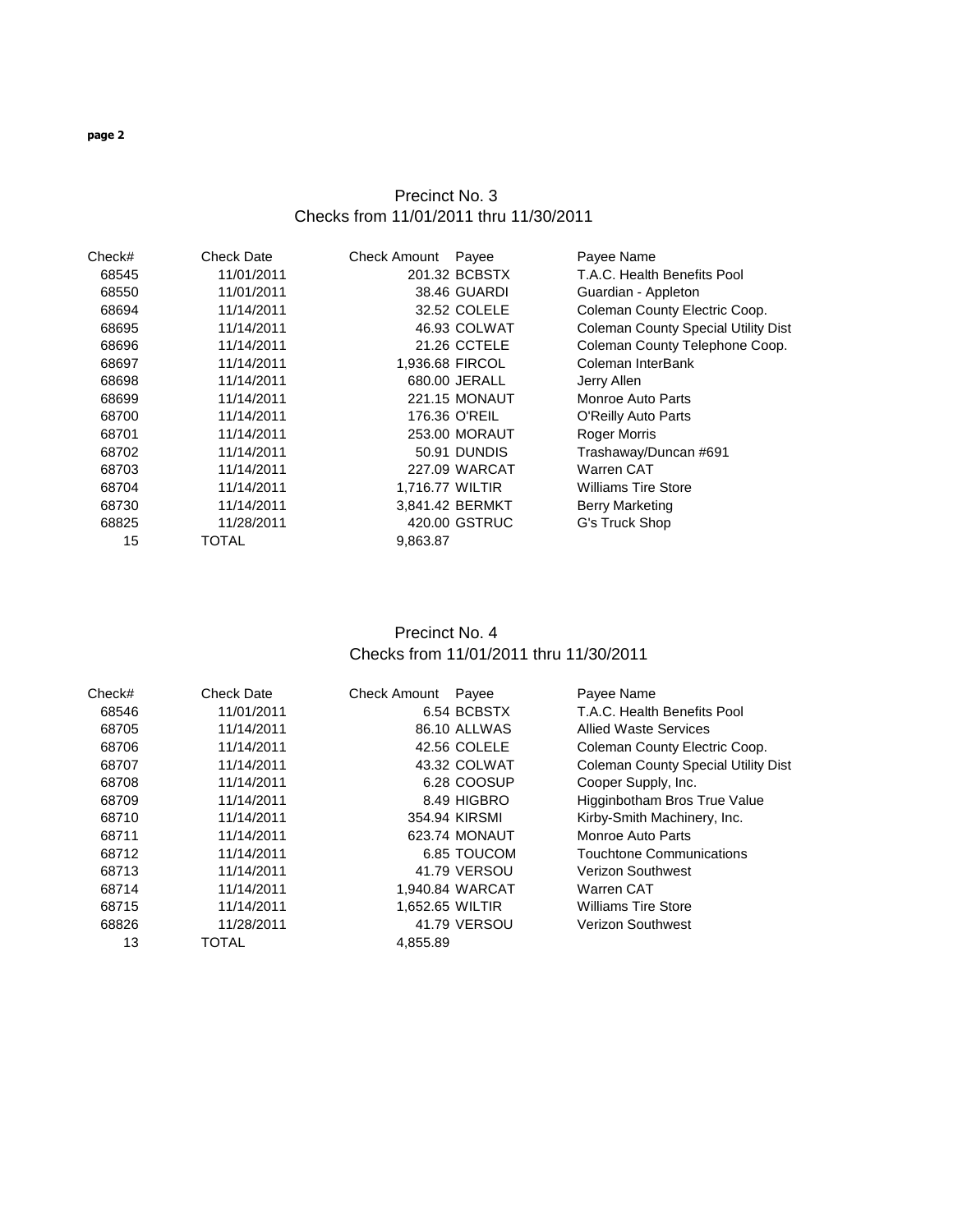## General Road and Bridge Fund Checks from 11/01/2011 thru 11/30/2011

| Check# | Check Date | Check Amount    | Payee        | Payee Name                             |
|--------|------------|-----------------|--------------|----------------------------------------|
| 68542  | 11/01/2011 | 8,520.98 BCBSTX |              | T.A.C. Health Benefits Pool            |
| 68548  | 11/01/2011 |                 | 83.08 GUARDI | Guardian - Appleton                    |
| 68551  | 11/01/2011 | 221.00 LISTBL   |              | <b>Blue Cross Blue Shield of Texas</b> |
| 68552  | 11/01/2011 | 31.90 TRALIF    |              | Conseco Life Insurance Co.             |
| 68556  | 11/01/2011 |                 | 9.40 CONSEC  | Conseco Health Insurance Co.           |
|        | TOTAL      | 8,866.36        |              |                                        |
|        |            | \$<br>2,838.57  |              | Payroll taxes                          |
|        |            | 30,338.28       |              | Payroll                                |
|        |            | 4,808.81        |              | <b>ACH</b> Retirement contributions    |
|        |            | 400,000.00<br>S |              | Transfers to precincts                 |

## General Fund Checks from 11/01/2011 thru 11/30/2011

| Check# | <b>Check Date</b> | <b>Check Amount</b><br>Payee | Payee Name                         |
|--------|-------------------|------------------------------|------------------------------------|
| 68541  | 11/01/2011        | 15,581.28 BCBSTX             | T.A.C. Health Benefits Pool        |
| 68547  | 11/01/2011        | 1,306.42 GUARDI              | Guardian - Appleton                |
| 68553  | 11/01/2011        | 206.07 LIFINV                | Transamerica Life Insurance Compar |
| 68555  | 11/01/2011        | 129.75 CONSEC                | Conseco Health Insurance Co.       |
| 68557  | 11/04/2011        | <b>GUETIF</b>                | Tiffany D. Zirkle                  |
| 68558  | 11/04/2011        | <b>BAKNAN</b>                | Nancy G Baker                      |
| 68559  | 11/04/2011        | <b>BERCAR</b>                | Carla J Berry                      |
| 68560  | 11/04/2011        | <b>BURCHR</b>                | Christin D Burris                  |
| 68561  | 11/04/2011        | <b>CAMWIL</b>                | William N Campbell                 |
| 68562  | 11/04/2011        | <b>CONCHR</b>                | <b>Christine D Connelly</b>        |
| 68563  | 11/04/2011        | <b>DUNDAV</b>                | David L Dunlap                     |
| 68564  | 11/04/2011        | <b>GEOJAR</b>                | Jarvis M George                    |
| 68565  | 11/04/2011        | <b>HARBEV</b>                | <b>Beverly K Harris</b>            |
| 68566  | 11/04/2011        | <b>HUDDAR</b>                | Darlene A Huddle                   |
| 68567  | 11/04/2011        | <b>LEMCAT</b>                | Cathryn R LeMay                    |
| 68568  | 11/04/2011        | <b>MAYMAR</b>                | Margie K Mayo                      |
| 68569  | 11/04/2011        | <b>SMIPAT</b>                | Patricia S McMillan                |
| 68570  | 11/04/2011        | <b>MENSTA</b>                | Stacey D Mendoza                   |
| 68571  | 11/04/2011        | <b>ROSJOE</b>                | Joe L Rose                         |
| 68572  | 11/04/2011        | <b>TRAJAM</b>                | Jamie L Trammell                   |
| 68573  | 11/04/2011        | <b>WATJOE</b>                | Joe D Watson                       |
| 68574  | 11/04/2011        | <b>BEARIC</b>                | <b>Richard L Beal</b>              |
| 68575  | 11/04/2011        | <b>DAVBOB</b>                | Bobby A Davis                      |
| 68576  | 11/04/2011        | <b>STEJOH</b>                | Johnny M Stephenson                |
| 68577  | 11/04/2011        | <b>WILMAR</b>                | Mark L Williams                    |
| 68578  | 11/04/2011        | <b>CROBOB</b>                | Bobby J Croft                      |
| 68579  | 11/04/2011        | <b>FORTER</b>                | <b>Terry G Fortune</b>             |
| 68580  | 11/04/2011        | <b>ROBOLL</b>                | Ollie W Roberson, Jr.              |
| 68581  | 11/04/2011        | <b>DILEDD</b>                | <b>Eddie W Dillard</b>             |
| 68582  | 11/04/2011        | <b>MORJOE</b>                | William J Morris                   |
| 68583  | 11/04/2011        | PEEDAV                       | David P Peeples, III               |
| 68584  | 11/04/2011        | LAWSCO                       | Scotty W Lawrence                  |
| 68585  | 11/04/2011        | <b>SMIMAR</b>                | Mark R Smith                       |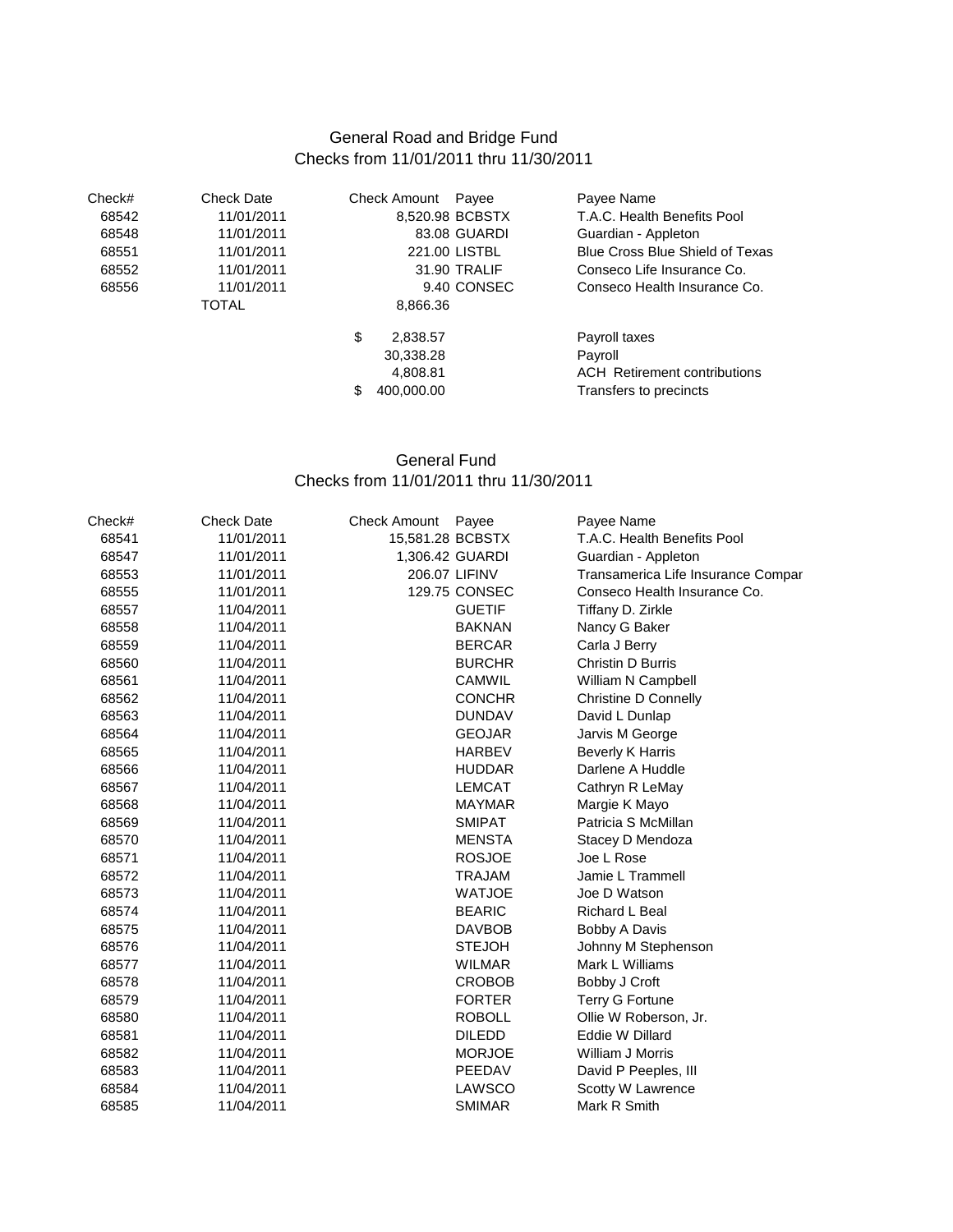| 68586 | 11/04/2011 | <b>ROMALE</b>        | Alejandro Torres-Romero                    |
|-------|------------|----------------------|--------------------------------------------|
| 68587 | 11/04/2011 | <b>BOWROB</b>        | Robert L Bowen                             |
| 68588 | 11/04/2011 | <b>BURCOD</b>        | Cody L Burris                              |
| 68589 | 11/04/2011 | WALMAC               | Mackie J Walters                           |
| 68590 | 11/03/2011 | <b>ELECOU</b>        | Eleventh Court of Appeals                  |
| 68591 | 11/03/2011 | <b>WOOCON</b>        | Connie Y Beloat                            |
| 68592 | 11/03/2011 | <b>COGLES</b>        | Leslie W Cogdill                           |
| 68593 | 11/03/2011 | HAMMIC               | Linda M Hammonds                           |
| 68594 | 11/03/2011 | JONRAY               | Raymond E Jones, Sr.                       |
| 68595 | 11/03/2011 | <b>KENJAC</b>        | Jackie D Kenney                            |
| 68596 | 11/03/2011 | LANARC               | Archie W Lancaster                         |
| 68597 | 11/03/2011 | LAWJES               | Jessie W Laws                              |
| 68598 | 11/03/2011 | <b>PLUVIC</b>        | Vickie S Melot                             |
| 68599 | 11/03/2011 | MOONAT               | Natasha G Moody                            |
| 68600 | 11/03/2011 | <b>PONGER</b>        | Gerald L Pond                              |
| 68601 | 11/03/2011 | TURROB               | <b>Robert W Turner</b>                     |
| 68602 | 11/03/2011 | <b>WATCIN</b>        | Cindy L Watson                             |
| 68603 | 11/03/2011 | WATJER               | Jeromy Watson                              |
| 68604 | 11/03/2011 | WILWIL               | Willie D Williams                          |
| 68605 | 11/03/2011 | <b>WIPDAN</b>        | Daniel L Wipff                             |
| 68608 | 11/14/2011 | 214.46 ADVOFF        | Advantage Office Products LLC              |
| 68609 | 11/14/2011 | <b>180.74 ATMENE</b> |                                            |
| 68610 | 11/14/2011 | 162.00 BUSINK        | Atmos Energy<br><b>BI Company</b>          |
| 68611 | 11/14/2011 | 233.05 BEAGRA        |                                            |
|       |            |                      | Bear Graphics, Inc.                        |
| 68612 | 11/14/2011 | 397.43 BENKEI        | Ben E. Keith Company                       |
| 68613 | 11/14/2011 | 406.85 BERMKT        | <b>Berry Marketing</b>                     |
| 68614 | 11/14/2011 | 2,175.39 BERMAR      | Berry Marketing Inc.                       |
| 68615 | 11/14/2011 | 367.15 BLEFOR        | <b>Bledsoe Ford-Mercury</b>                |
| 68616 | 11/14/2011 | 15.00 CHRBUR         | <b>Christin Burris</b>                     |
| 68617 | 11/14/2011 | 2,633.26 CITCOL      | City of Coleman                            |
| 68618 | 11/14/2011 | 400.91 CHR&DE        | Coleman Chronicle & DV                     |
| 68619 | 11/14/2011 | 59.00 COTECO         | Coleman Co. Telecommunications             |
| 68620 | 11/14/2011 | 3,500.00 COCOME      | <b>Coleman County Medical Center</b>       |
| 68621 | 11/14/2011 | 68.04 CCTAX          | Coleman County Tax Assessor-Colle          |
| 68622 | 11/14/2011 | 40.00 COLMED         | <b>Coleman Medical Associates</b>          |
| 68623 | 11/14/2011 | 360.00 DEVCOF        | Devin Coffey                               |
| 68624 | 11/14/2011 | 416.66 COMCOR        | <b>District Adult Probation Department</b> |
| 68625 | 11/14/2011 | 116.72 HIGBRO        | Higginbotham Bros True Value               |
| 68626 | 11/14/2011 | 69.68 INTBAT         | Interstate All Battery Center              |
| 68627 | 11/14/2011 | 271.18 JARGEO        | Jarvis George                              |
| 68628 | 11/14/2011 | 335.00 JENBRO        | Jennifer Broughton                         |
| 68629 | 11/14/2011 | 100.03 MAYDIS        | Margie Mayo District clerk                 |
| 68630 | 11/14/2011 | <b>157.49 MONAUT</b> | <b>Monroe Auto Parts</b>                   |
| 68631 | 11/14/2011 | 1,500.00 MONSHE      | Monte Sherrod Attorney                     |
| 68632 | 11/14/2011 | 46.62 NANCAM         | Nance Campbell                             |
| 68633 | 11/14/2011 | 11.10 NANBAK         | Nancy Baker                                |
| 68634 | 11/14/2011 | 62.88 ORKPES         | <b>Orkin Pest Control</b>                  |
| 68635 | 11/14/2011 | 1,165.00 PATHOW      | Patrick Howard,                            |
| 68636 | 11/14/2011 | 518.00 PAUJEN        | Paul Jensen                                |
| 68637 | 11/14/2011 | 2,485.00 POSTMA      | Postmaster                                 |
| 68638 | 11/14/2011 | 32.19 RAYJON         | Raymond E. Jones Sr                        |
| 68639 | 11/14/2011 | 5,355.00 RCOSHE      | Runnels County Sheriff's Dept.             |
| 68640 | 11/14/2011 | 468.22 SPRINT        | <b>SPRINT</b>                              |
| 68641 | 11/14/2011 | 1,618.47 SHOBAS      | Shoppin Basket                             |
| 68642 | 11/14/2011 | 56.16 STAMEN         | Stacey Mendoza                             |
| 68643 | 11/14/2011 | 700.00 TCSHER        | Taylor County Sheriff's Department         |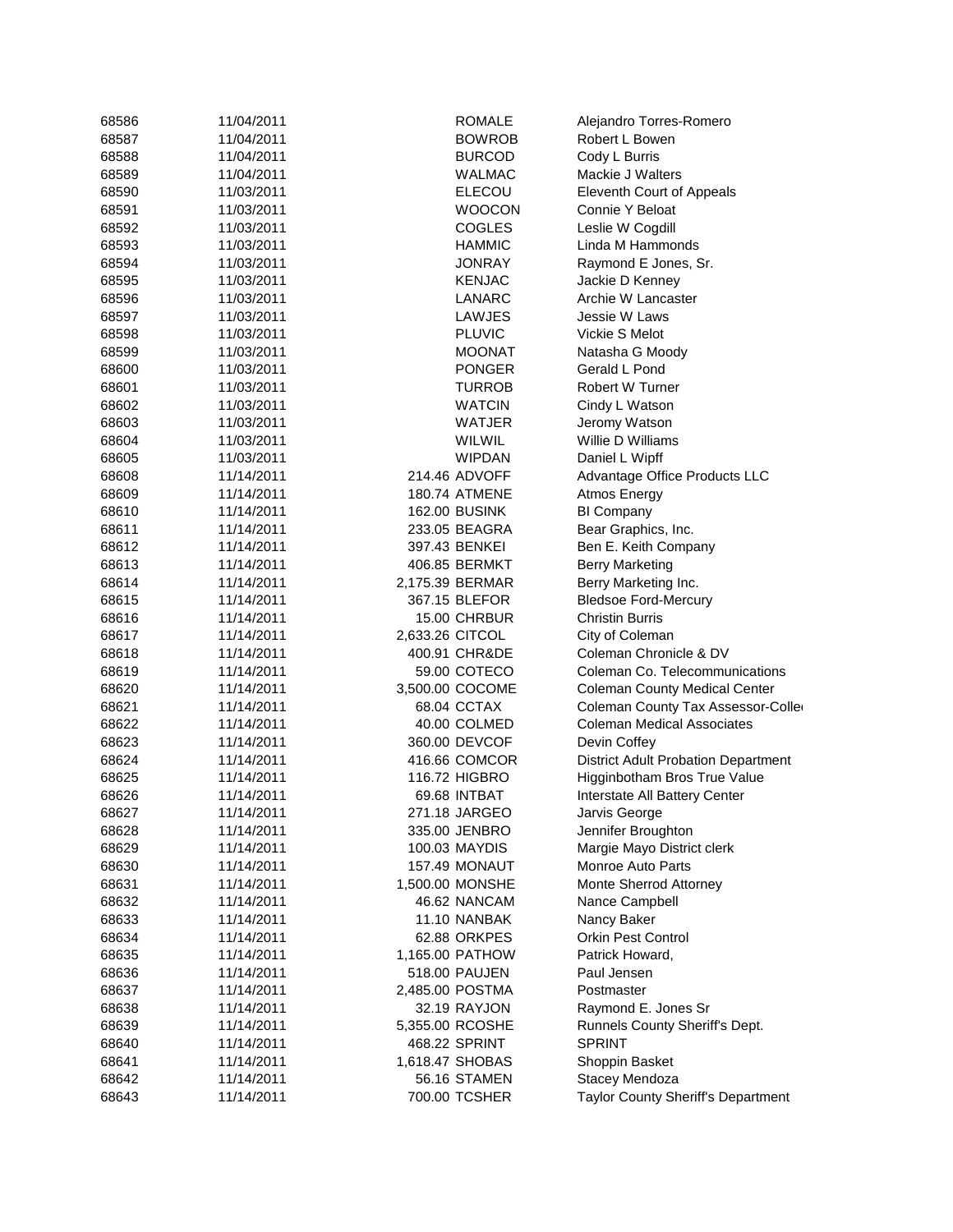| 68644 | 11/14/2011 |                 | 100.00 TXCOMP        | <b>Texas Comptroller of Public Accounts</b> |
|-------|------------|-----------------|----------------------|---------------------------------------------|
| 68645 | 11/14/2011 | 2,400.00 TEXWIL |                      | Texas Wildlife Damage Mgnt Fd.              |
| 68646 | 11/14/2011 |                 | 12.44 POLSHE         | The Police and Sheriff's Press              |
| 68647 | 11/14/2011 |                 | 110.00 TOMGUT        | <b>Tom Guthrie</b>                          |
| 68648 | 11/14/2011 |                 | 8.67 TOSBUS          | <b>Toshiba Business Solutions</b>           |
| 68649 | 11/14/2011 |                 | 172.70 TOSFIN        | <b>Toshiba Financial Services</b>           |
| 68650 | 11/14/2011 |                 | 53.31 TYSPHA         | <b>Tyson Pharmacy</b>                       |
| 68651 | 11/14/2011 |                 | 160.00 UNIELE        | United Elevator Service Inc                 |
| 68652 | 11/14/2011 |                 | 411.56 VERSOU        | <b>Verizon Southwest</b>                    |
| 68653 | 11/14/2011 |                 | 46.00 WADTUR         | <b>Wade Turner</b>                          |
| 68654 | 11/14/2011 |                 | 185.09 SHEOFF        | Wade Turner, Sheriff                        |
| 68655 | 11/14/2011 |                 | <b>172.10 WELFAR</b> | Wells Fargo Financial Leasing               |
| 68656 | 11/14/2011 |                 | 268.14 WESTEX        | West Texas Fire Extinguisher, Inc.          |
| 68657 | 11/14/2011 |                 | 40.00 WTJUST         | West Texas J. P. Association                |
| 68658 | 11/14/2011 |                 | 321.70 WILTIR        | <b>Williams Tire Store</b>                  |
| 68659 | 11/14/2011 |                 | 312.48 XERCOR        | <b>Xerox Corporation</b>                    |
| 68660 | 11/14/2011 |                 | <b>DRICON</b>        | Connie M Driskill                           |
| 68661 | 11/14/2011 |                 | 86.13 HARBEV         | <b>Beverly K Harris</b>                     |
| 68662 | 11/14/2011 |                 | 86.13 SMIPAT         | Patricia S McMillan                         |
| 68663 | 11/14/2011 |                 | <b>SANSHI</b>        | Shirley C Sansing                           |
| 68664 | 11/14/2011 |                 | WILWIL               | Willie D Williams                           |
| 68717 | 11/14/2011 |                 | 110.50 ZZMISC        | Carole Burroughs                            |
| 68718 | 11/14/2011 |                 | 108.38 ZZMISC        | Mary Taylor-Knox                            |
| 68719 | 11/14/2011 |                 | 129.75 ZZMISC        | Patricia Vance                              |
| 68720 | 11/14/2011 |                 | 110.50 ZZMISC        | Coyita Bowker                               |
| 68721 | 11/14/2011 |                 | 110.50 ZZMISC        | <b>Sharon Greenlee</b>                      |
| 68722 | 11/14/2011 |                 | 125.50 ZZMISC        | Marsha Snider                               |
| 68723 | 11/14/2011 |                 | 110.50 ZZMISC        | Wayne Snider                                |
| 68724 | 11/14/2011 |                 | 110.50 ZZMISC        | Dora Newman                                 |
| 68725 | 11/14/2011 |                 | 110.50 ZZMISC        | Kay A Allen                                 |
| 68726 | 11/14/2011 |                 | 110.50 ZZMISC        | <b>Rosalind A Corbet</b>                    |
| 68727 | 11/14/2011 |                 | 129.75 ZZMISC        | <b>Ernest Yates</b>                         |
| 68728 | 11/14/2011 |                 | 875.50 NELCOP        | Nelda Copley                                |
| 68729 | 11/14/2011 |                 | MCMTAM               | Tammy R McMillan                            |
| 68731 | 11/18/2011 |                 | <b>GUETIF</b>        | Tiffany D. Zirkle                           |
| 68732 | 11/18/2011 |                 | <b>BAKNAN</b>        | Nancy G Baker                               |
| 68733 | 11/18/2011 |                 | <b>BERCAR</b>        | Carla J Berry                               |
| 68734 | 11/18/2011 |                 | <b>BURCHR</b>        | Christin D Burris                           |
| 68735 | 11/18/2011 |                 | CAMWIL               | William N Campbell                          |
| 68736 | 11/18/2011 |                 | <b>CONCHR</b>        | Christine D Connelly                        |
| 68737 | 11/18/2011 |                 | <b>DUNDAV</b>        | David L Dunlap                              |
| 68738 | 11/18/2011 |                 | <b>GEOJAR</b>        | Jarvis M George                             |
| 68739 | 11/18/2011 |                 | HARBEV               | <b>Beverly K Harris</b>                     |
| 68740 | 11/18/2011 |                 | <b>HUDDAR</b>        | Darlene A Huddle                            |
| 68741 | 11/18/2011 |                 | <b>EDWTIN</b>        | Tina G Lamb                                 |
| 68742 | 11/18/2011 |                 | <b>LEMCAT</b>        | Cathryn R LeMay                             |
| 68743 | 11/18/2011 |                 | MAYMAR               | Margie K Mayo                               |
| 68744 | 11/18/2011 |                 | <b>SMIPAT</b>        | Patricia S McMillan                         |
| 68745 | 11/18/2011 |                 | <b>MENSTA</b>        | Stacey D Mendoza                            |
| 68746 | 11/18/2011 |                 | QUIDAR               | Darla R Quinney                             |
| 68747 | 11/18/2011 |                 | <b>ROSJOE</b>        | Joe L Rose                                  |
| 68748 | 11/18/2011 |                 | <b>TRAJAM</b>        | Jamie L Trammell                            |
| 68749 | 11/18/2011 |                 | <b>WATJOE</b>        | Joe D Watson                                |
| 68750 | 11/18/2011 |                 | <b>BEARIC</b>        | Richard L Beal                              |
| 68751 | 11/18/2011 |                 | DAVBOB               | Bobby A Davis                               |
| 68752 | 11/18/2011 |                 | <b>STEJOH</b>        | Johnny M Stephenson                         |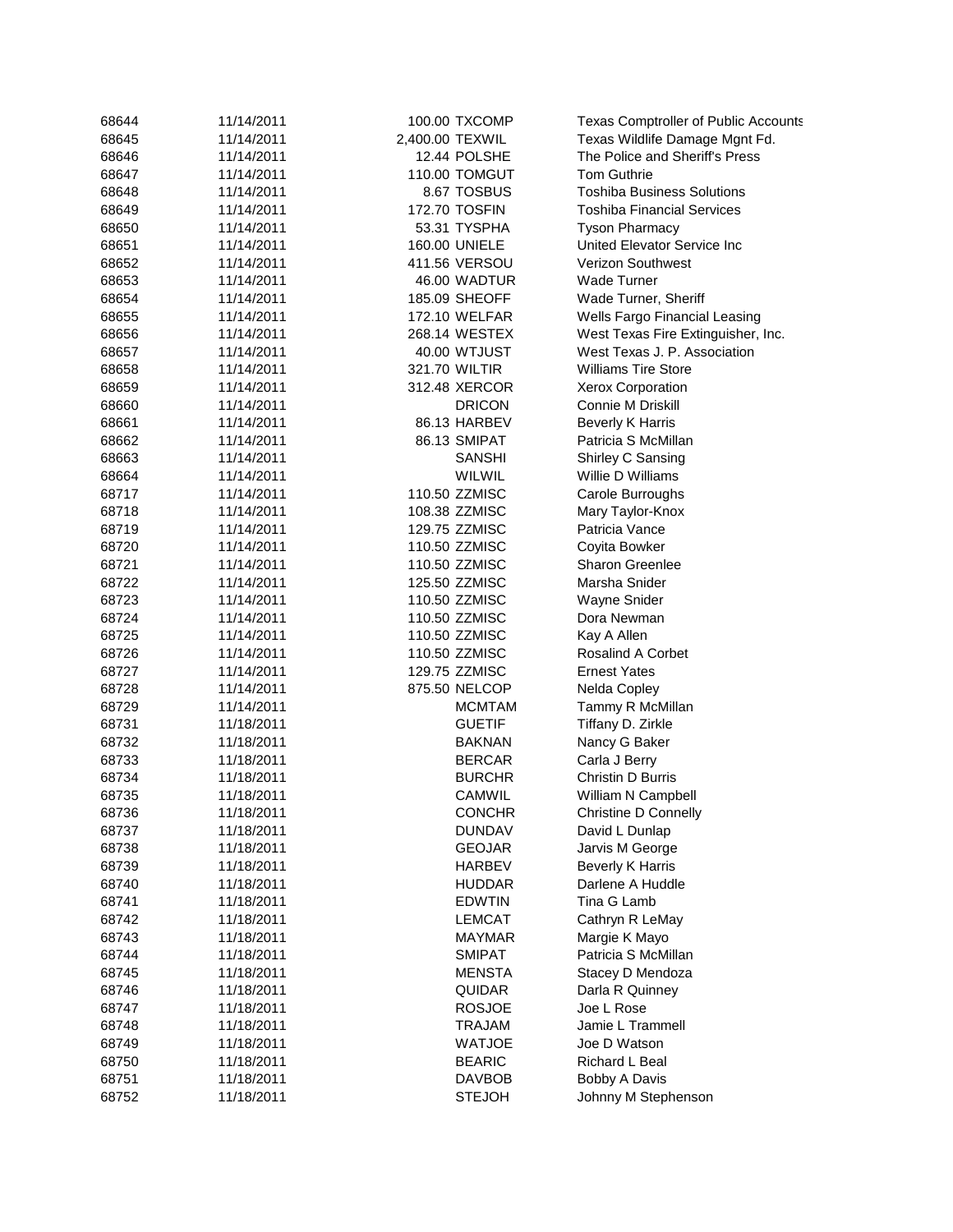| 68753 | 11/18/2011 | <b>WILMAR</b>        | Mark L Williams                    |
|-------|------------|----------------------|------------------------------------|
| 68754 | 11/18/2011 | <b>CROBOB</b>        | Bobby J Croft                      |
| 68755 | 11/18/2011 | <b>FORTER</b>        | <b>Terry G Fortune</b>             |
| 68756 | 11/18/2011 | ROBOLL               | Ollie W Roberson, Jr.              |
| 68757 | 11/18/2011 | <b>DILEDD</b>        | Eddie W Dillard                    |
| 68758 | 11/18/2011 | <b>MORJOE</b>        | William J Morris                   |
| 68759 | 11/18/2011 | PEEDAV               | David P Peeples, III               |
| 68760 | 11/18/2011 | LAWSCO               | Scotty W Lawrence                  |
| 68761 | 11/18/2011 | SMIMAR               | Mark R Smith                       |
| 68762 | 11/18/2011 | <b>ROMALE</b>        | Alejandro Torres-Romero            |
| 68763 | 11/18/2011 | <b>BOWROB</b>        | Robert L Bowen                     |
| 68764 | 11/18/2011 | <b>BURCOD</b>        | Cody L Burris                      |
| 68765 | 11/18/2011 | <b>WALMAC</b>        | Mackie J Walters                   |
| 68766 | 11/16/2011 | 215.34 CHRBUR        | <b>Christin Burris</b>             |
| 68767 | 11/16/2011 | 2,189.00 COCLER      | <b>Coleman County Clerk</b>        |
| 68768 | 11/17/2011 | <b>WOOCON</b>        | Connie Y Beloat                    |
| 68769 | 11/17/2011 | <b>COGLES</b>        | Leslie W Cogdill                   |
| 68770 | 11/17/2011 | <b>HAMMIC</b>        | Linda M Hammonds                   |
| 68771 | 11/17/2011 | JONRAY               | Raymond E Jones, Sr.               |
| 68772 | 11/17/2011 | <b>KENJAC</b>        | Jackie D Kenney                    |
| 68773 | 11/17/2011 | LANARC               | Archie W Lancaster                 |
| 68774 | 11/17/2011 | LAWJES               | Jessie W Laws                      |
| 68775 | 11/17/2011 | <b>PLUVIC</b>        | Vickie S Melot                     |
| 68776 | 11/17/2011 | <b>MOONAT</b>        | Natasha G Moody                    |
| 68777 | 11/17/2011 | <b>PONGER</b>        | Gerald L Pond                      |
| 68778 | 11/17/2011 | <b>TURROB</b>        | <b>Robert W Turner</b>             |
| 68779 | 11/17/2011 | <b>WATCIN</b>        | Cindy L Watson                     |
| 68780 | 11/17/2011 | WATJER               | Jeromy Watson                      |
| 68781 | 11/17/2011 | WILWIL               | Willie D Williams                  |
| 68782 | 11/17/2011 | <b>WIPDAN</b>        | Daniel L Wipff                     |
| 68783 | 11/21/2011 | 145.00 MAYDIS        | Margie Mayo District clerk         |
| 68784 | 11/23/2011 | 28.00 ZZMISC         | James Isenhower                    |
| 68785 | 11/23/2011 | 28.00 ZZMISC         | Jared Chanski                      |
|       |            |                      |                                    |
| 68786 | 11/23/2011 | 28.00 ZZMISC         | Carl H Darnell                     |
| 68787 | 11/23/2011 | 28.00 ZZMISC         | Joseph W Stinson<br>Gloria Ramirez |
| 68788 | 11/23/2011 | 28.00 ZZMISC         |                                    |
| 68789 | 11/23/2011 | 28.00 ZZMISC         | Randy Jones                        |
| 68790 | 11/23/2011 | 28.00 ZZMISC         | <b>Charlene Connelly</b>           |
| 68791 | 11/23/2011 | 56.00 CHIWEL         | Coleman County Child Welfare       |
| 68792 | 11/28/2011 | 350.00 ABBOVB        | Abbie Ovbieko                      |
| 68793 | 11/28/2011 | 189.35 ACCPLU        | <b>Accuracy Plus Reporting</b>     |
| 68794 | 11/28/2011 | 375.18 BECWAT        | Becky Watson                       |
| 68795 | 11/28/2011 | 1,342.38 CARSER      | <b>Card Service Center</b>         |
| 68796 | 11/28/2011 | 783.34 CMCDON        | <b>Charles McDonald</b>            |
| 68797 | 11/28/2011 | 3.62 CHR&DE          | Coleman Chronicle & DV             |
| 68798 | 11/28/2011 | 870.00 DERHAM        | Derek Hampton                      |
| 68799 | 11/28/2011 | 45.61 DERDIR         | <b>Dermatec Direct</b>             |
| 68800 | 11/28/2011 | 600.00 EARSCO        | Earnest W. Scott                   |
| 68801 | 11/28/2011 | <b>150.00 ERIHAL</b> | Erica Hall                         |
| 68802 | 11/28/2011 | 29.36 FEDEX          | FedEx                              |
| 68803 | 11/28/2011 | 307.06 JAMTRA        | Jamie Trammell                     |
| 68804 | 11/28/2011 | 150.00 JENCAS        | Jenny Henley                       |
| 68805 | 11/28/2011 | 1,036.05 JOJONE      | Jo Jones                           |
| 68806 | 11/28/2011 | 409.88 JOEWAT        | Joe D. Watson                      |
| 68807 | 11/28/2011 | 72.15 JOHPEA         | John Pearce                        |
| 68808 | 11/28/2011 | 153.81 KIROFF        | Kirbo's Office Systems             |